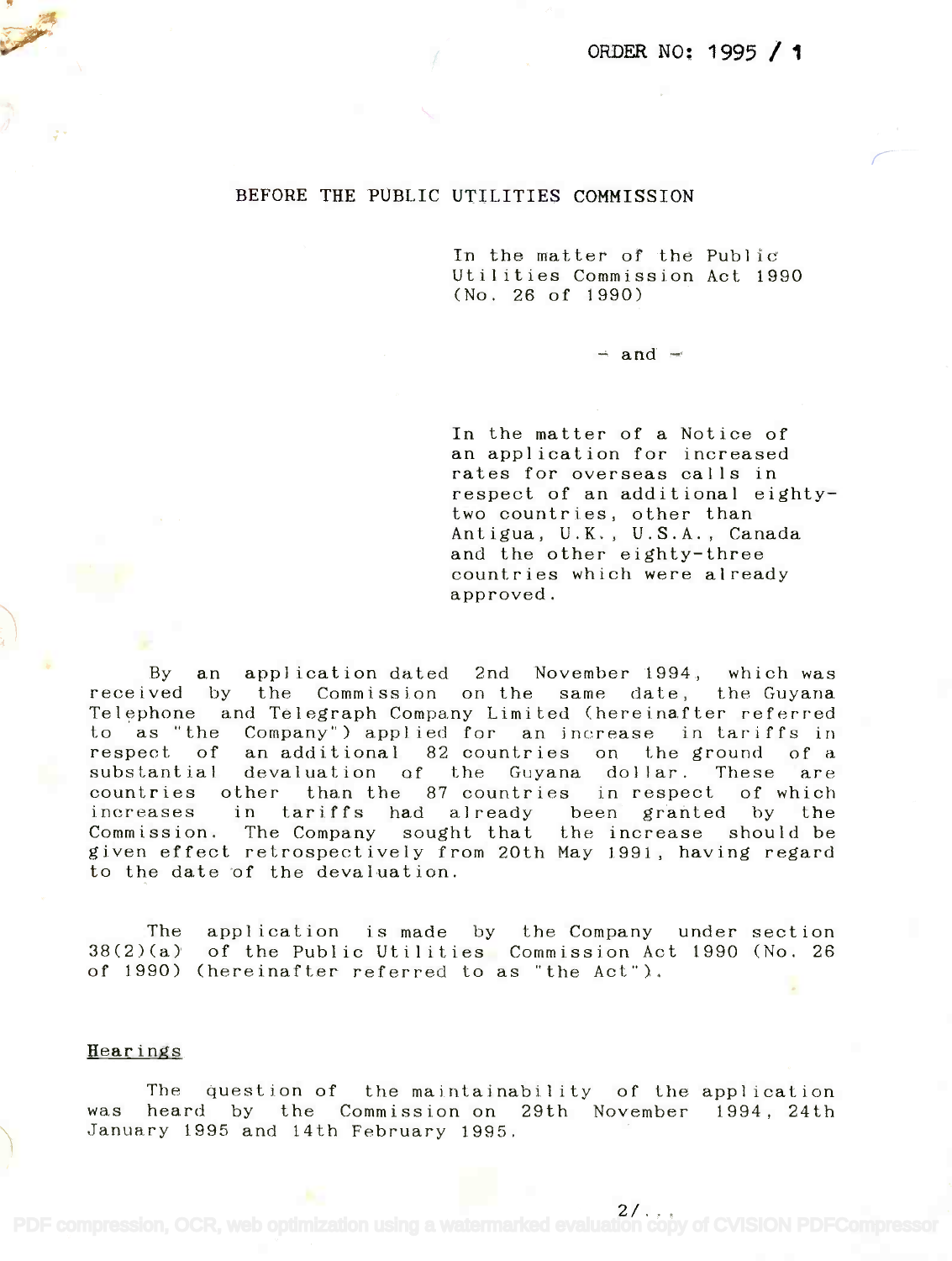During the hearings the Company was represented by its During the hearings the Company was represented by its Counsel Mr Joseph Sanders and Mr Denison Smith presented the Counsel Mr Joseph Sanders and Mr Denison Smith presented the case for the Consumers Advisory Bureau of Guyana and the Guyana Consumers Association. Guyana Consumers Association.

Mr Peter Britton, Senior Counsel, was in attendance on behalf of the Public Utilities Commission. behalf of the Public Utilities Commission.

#### Decision

Admittedly the application has been made under section Admittedly the application has been made under section 38(2)(a) of the Act. This is further clarified by the letter 38(2)(a) of the Act. This is further clarified by the letter dated 7th December 1994 from the General Manager of the dated 7th December 1994 from the General Manager of the Company to the Chairman of the Public Utilities Commission. Company to the Chairman of the Public Utilities Commission.

Section 38(1) of the Act prohibits any increase in the Section 38(1) of the Act prohibits any increase in the rates being charged by the Company before the commencement of the Act, for any service rendered by it, otherwise than in accordance with the provisions of the Act. Under section accordance with the provisions of the Act. Under section 38(2) of the Act, during a period of three years from the 38(2) of the Act, during a period of three years from the commencement of the Act, the rates being charged by the commencement of the Act, the rates being charged by the Company before such commencement are not allowed to be increased except on the ground of the occurrence of any of the increased except on the ground of the occurrence of any of the events mentioned in that provision. In the Commission's view events mentioned in that provision. In the Commission's view section 38(2) of the Act survives only for a period of three section 38(2) of the Act survives only for a period of three years from the commencement of the Act. Thereafter section years from the commencement of the Act. Thereafter section 38(2) of the Act is a spent provision. 38(2) of the Act is a spent provision.

An application for any change in rates being charged by An application for any change in rates being charged by the Company, after the expiry of three years from the the Company, after the expiry of three years from the commencement of the Act will have to be made under section 41 commencement of the Act will have to be made under section 41 of the Act. The principles to be applied in dealing with the of the Act. The principles to be applied in dealing with the application will be different. application will be different.

The Act came into operation on 1st October 1990 and hence The Act came into operation on 1st October 1990 and hence the three year period mentioned in section 38(2) of the Act expired on 30th September 1993. The application in this case expired on 30th September 1993. The application in this case was made after the expiry of the period of three years. was made after the expiry of the period of three years.

For the reasons stated above the application made by the For the reasons stated above the application made by the Company for increasing the rates being charged by it for Company for increasing the rates being charged by it for services in respect of 82 countries is hereby rejected. services in respect of 82 countries is hereby rejected.

 $3/$ . . . .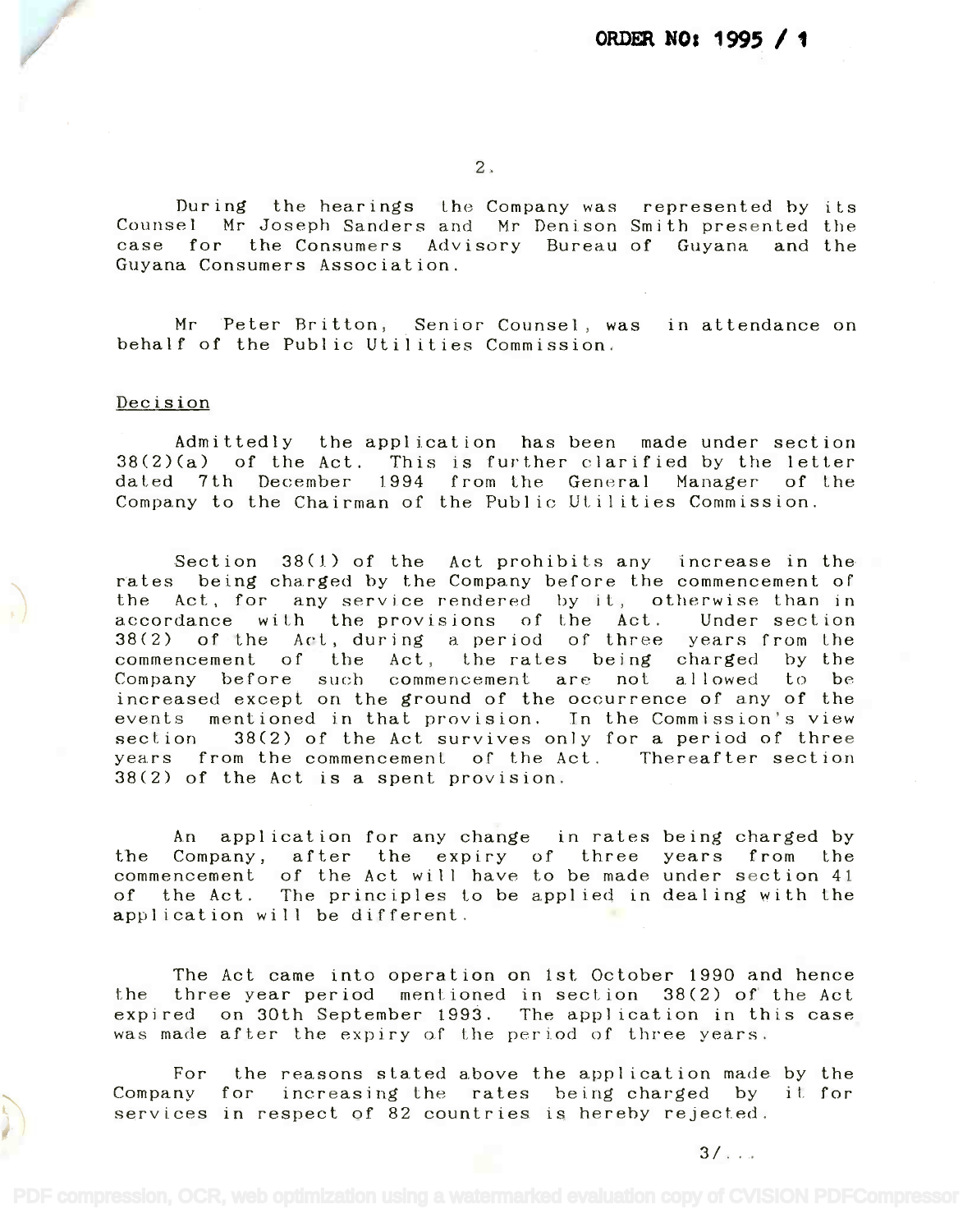## ORDER NO: 1995 /

3.

By its decision dated 30th November 1994, the new rates By its decision dated 30th November1994, the new rates filed by the Company in respect of the 82 countries were filed by the Company in respect of the 82 countries were suspended for a period of three months effective from 29th suspended for a period of three months effective from 29th November 1994. The existing rates will continue until new November 1994. The existing rates will continue until new rates are approved by this Commission in respect of those countries on a proper application made-bythe Companyin accordance with law. accordance with law.

Nothing in this decision shall be deemed to prevent the Nothing in this decision shall be deemed to prevent the Company from making an application under section 41 of the Act Company from making an application under section 41 of the Act for determination of revised rates in respect of the above for determination of revised rates in respect of the above mentioned 82 countries. mentioned 82 countries.

The Company shall pay five thousand dollars each as costs The Company shall pay five thousand dollars each as costs (total ten thousand dollars) to the Consumers Advisory Bureau (total ten thousand ollars) to the Consumers Advisory Bureau of Guyana and the Guyana Consumers Association, within one of Guyana and the Guyana Consumers Association, within one month from the date of this Order. month from the date of this Order.

Dated at Georgetown, Guyana, Dated at Georgetown, Guyana, this 21st day of February 1995. this 21st day of February 1995.

Hylunard and head?<br>Pamadath J. Menon, A.A.

Pamadath J. Menon, A.A.

... . . . . Hugh K (gorje Chairman

n Willems A.A. *·7?~S .*

~  $\overline{a}$ 

Member

Member

Errol Hanoman Errol Hanoman

A.M.B. Sankies

Member

Member

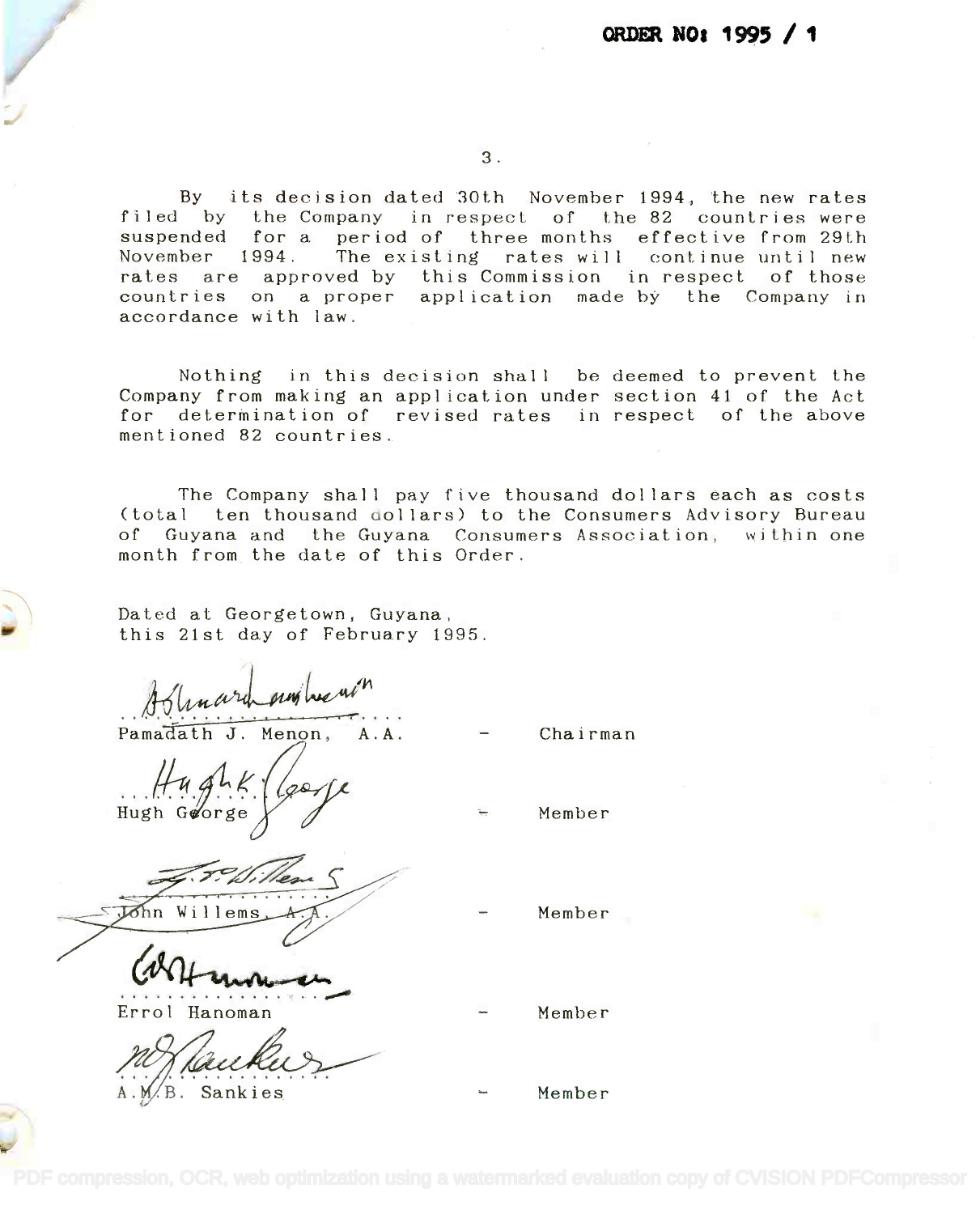1st June, 1995

Mr. Clarence Hordatt Mr. Clarence Hordatt General Manager General Manager Guyana Telephone & Guyana Telephone & Telegraph Company Telegraph Company Brickdam Brickdam . Georgetown. Georgetown.

Dear Mr Hordatt,

## In the matter of new rates (Tariff Notice No. 1/95) In the matter of new rates (Tariff Notice No. 1/95) filed by the Guyana Telephone and Telegraph Company filed by the Guyana Telephone and Telegraph Company

The Guyana Telephone and Telegraph Company (hereafter The Guyana Telephone and Telegraph Company (hereafter referred to as the "Company") has given to the Commission a referred to as the "Company") has given to the Commission a tariff notice under Section 41 of the Public Utilities Commission tariff notice under Section 41 of the Public Utilities Commission Act 1990 (hereafter referred to as "the Act") proposing to Act 1990 (hereafter referred to as "the Act") proposing to increase the rates charged by it for various services provided increase the rates charged by it for various services provided by it and rates for certain new services. The notice was received by the Secretary to the Commision on 15th May, 1995. received by the Secretary to the Commision on 15th May, 1995.

2. The Commission has, under Section 41(3) of the Act, 2. The Commission has, under Section 41(3) of the Act, entered upon a hearing to determine whether the proposed new entered upon a hearing to determine whether the proposed new rates are fair and reasonable. rates are fair and reasonable.

3. However, a decision as to what those rates should be, 3. However, a decision as to what those rates should be, would require the furnishing of additional information by the would require the furnishing of additional information by the Company and the consideration of that informtion and other Company and the consideration of that informtion and other relevant material by the Commission. This would take some time. relevant material by the Commission. This would take some time.

4. In the circumstances it is considered fair and proper 4. In the circumstances it is considered fair and proper that the new rates proposed by the Company by the aforesaid that the new rates proposed by the Company by the aforesaid tariff notice should be suspended. tariff notice should be suspended.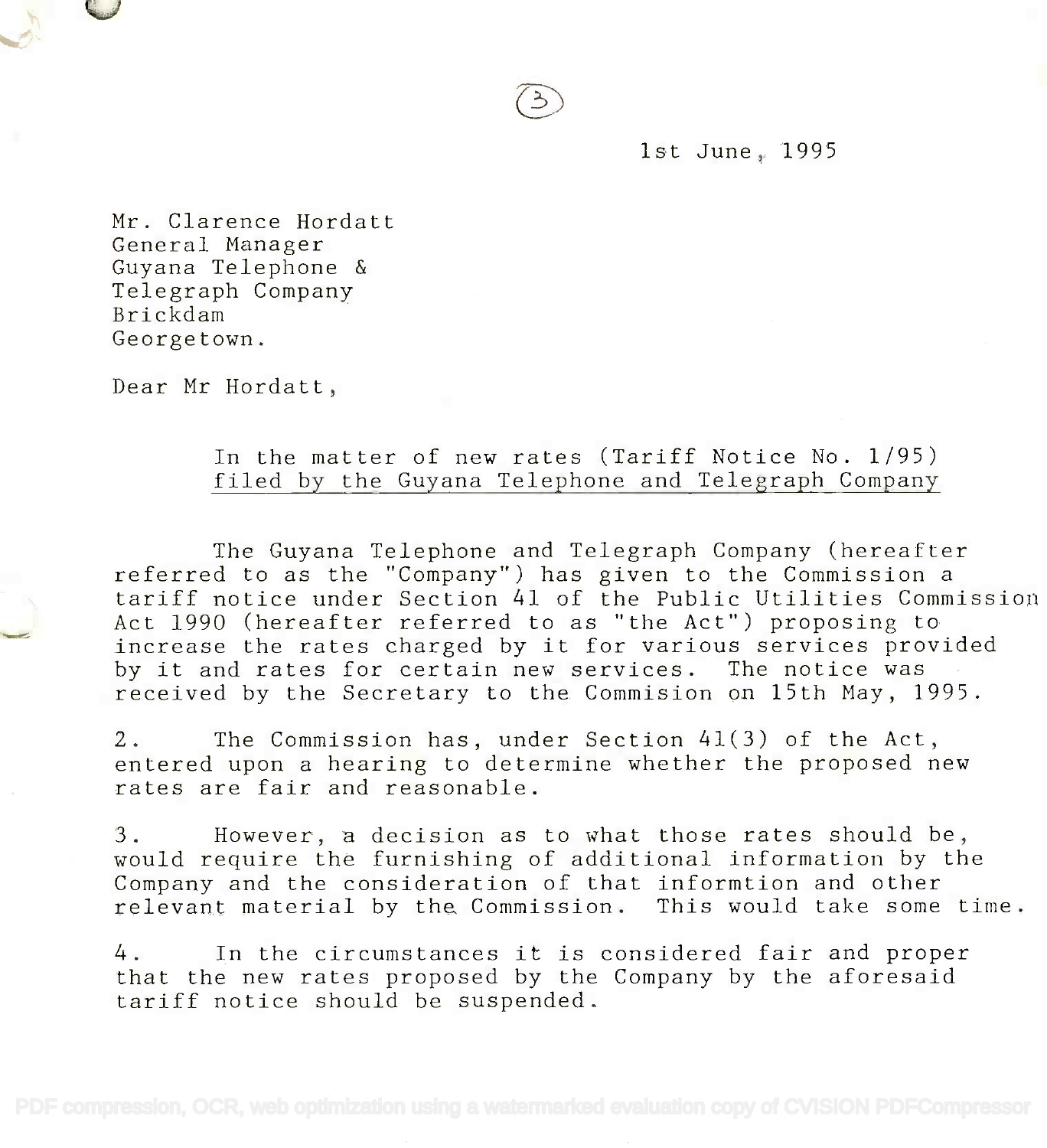5. As a consequence, under Section 42 of the Act the 5. As a consequence, under Section 42 of the Act the Commission hereby suspends for a period of two months, with Commission hereby suspends for a period of two months, with effect from the date on which they are to come into effect in effect from the date on which they are to come into effect in accordance with the aforesaid tariff notice, the new rates filed accordance with the aforesaid tariff notice, the new rates filed by the Company for various services provided or proposed to be by the Company for various services provided or proposed to be provided by it and received by the Commission on 15th May, 1995. provided by it and received by the Commission on 15th May, 1995.

Yours respectfully, Yours respectfully,

~~

P. J. J. Menon **P. J.** Menon Chairman Chairman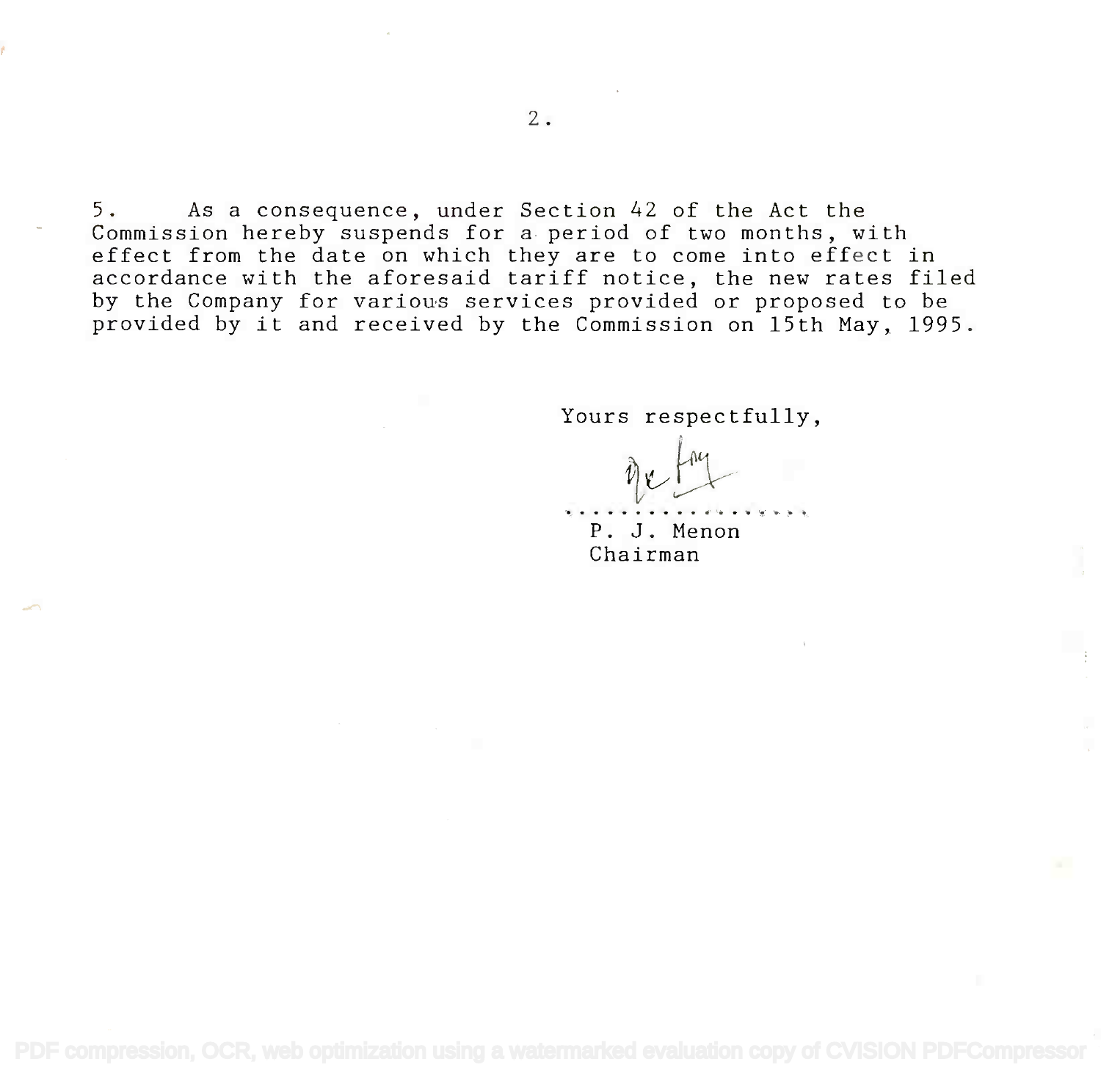# Public UTILITIES COMMISSION **PubLic UTiLiTiEs COMMissioN**

Public Buildings Brickdam Georgetown, Guyana Public Buildings Brickdam Georgetown, Guyana Tel : 72182, 73189, 73204 Tel: 72182,73189,73204



'OCKET NO. PUC:120

10th August, 1995

Mr Clarence Hordatt Mr Clarence Hordatt General Manager General Manager Guyana Telephone & Guyana Telephone & Telegraph Company Telegraph Company Brickdam Brickdam Georgetown. Georgetown.

Dear Mr Hordatt,

Tn the matter of new rates (Tariff Notice No. 1/95) In the matter of new rates (Tariff Notice No. 1/95) filed by the Guyana Telephone and Telegraph Company filed by the Guyana Telephone and Te10graph Company

The Guyana Telephone and Telegraph Company (hereafter The Guyana Telephone and Telegraph Company (hereafter referred to as the "Company") has given to the Commission a referred to as the "Company") has given to the Commission a tariff notice under Section 41 of the Public Utilities tariff notice under Section 41 of the Public Utilities Commission Act 1990 (hereafter referred to as "the Act") Commission Act 1990 (hereafter referred to as "the Act") proposing to increase the rates charged by it for various services proposing to increase the rates charged by it for various services provided by it and rates for certain new services. The notice provided by it and rates for certain new services. The notice was received by the Secretary to the Commission on 15th May, 1995. 1995.

2. The Commission has, under Section 41(3) of the Act, 2. The Commission has, under Section 41(3) of the Act, entered upon a hearing to determine whether the proposed new rates are fair and reasonable. The proposed new rates were suspended by the Commission for a period of two months with suspended by the Commission for a period of Lwo months WI tll effect from 14th June, 1995. effect from 14th June, 1995.

3. However, a decision as to what the new rates should be, 3. However, a decision as to what the new rates should be, would require the furnishing of additional information by the would require the furnishing of additional information by the Company and the consideration of that information and other Company and the consideration of that information and other relevant material by the Commission. This would take some more relevant material by the Commission. This would take some more time. time.

4. In the circumstances it is considered fair and proper 4. In the circumstances it is considered fair and proper that the new rates proposed by the Company by the aforesaid that the new rates proposed by the Company by the aforesaid tariff notice should be further suspended. tariff notice should be further suspended.